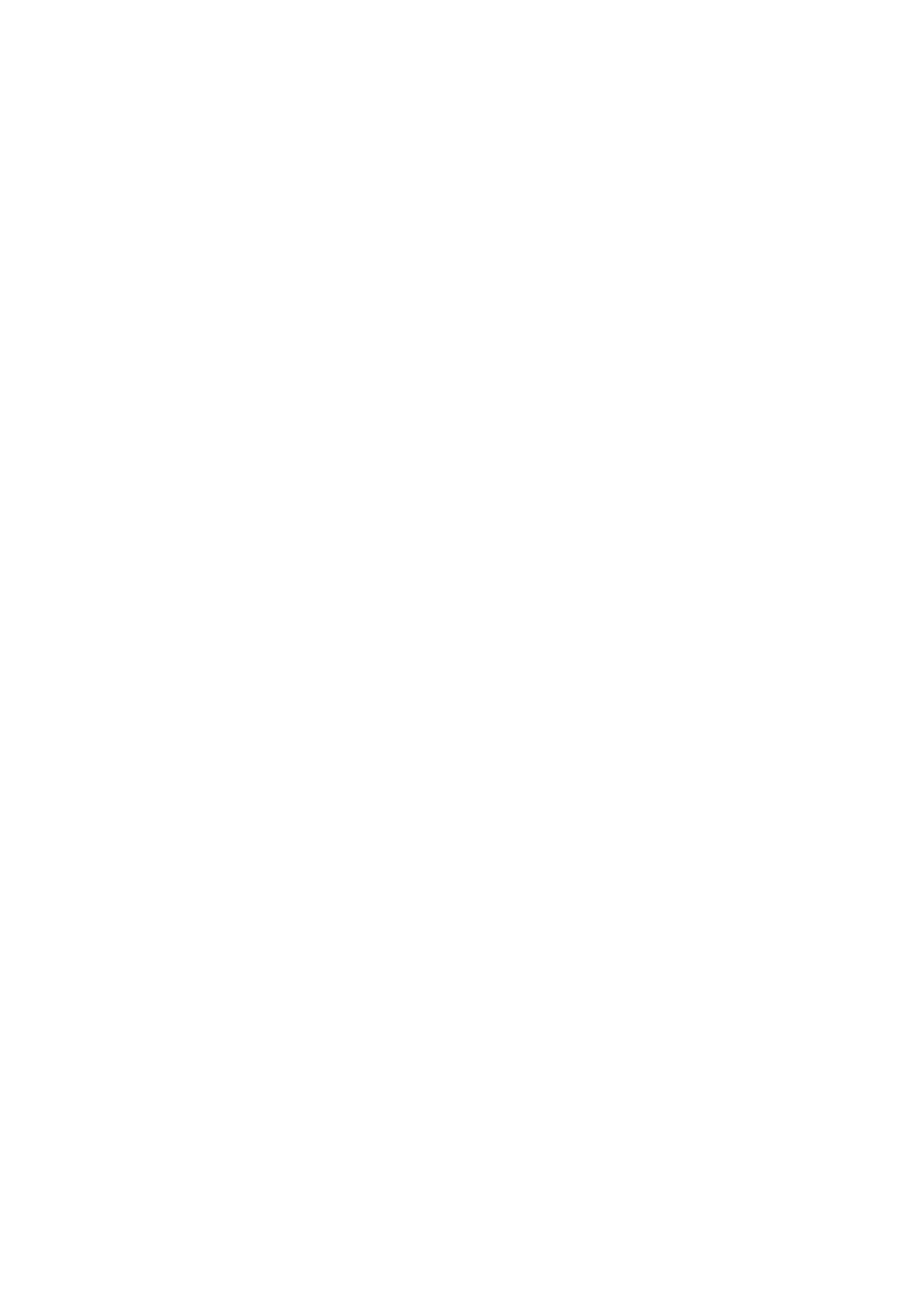## **APPLIED HEAT**

## **Attempt SIX questions only**

## **All questions carry equal marks**

### **Marks for each part question are shown in brackets**

1. A perfect gas is cooled at constant pressure from a temperature of 1400ºC to a temperature of 1000ºC. It is further cooled at constant volume until the temperature is 600ºC, the change of specific entropy during this process is 1.202 kJ/kgK. After cooling, the gas is compressed isentropically back to the original pressure.

The temperature of the gas at end of compression is 737ºC.

- (a) Sketch the sequence of process on pressure-Volume and Temperature-specific entropy diagrams. (4)
- (b) Calculate EACH of the following:

| the values of $C_v$ , $\gamma$ , $C_p$ and R for the gas;<br>(i)          | (4) |
|---------------------------------------------------------------------------|-----|
| (ii) the change in specific entropy during the constant pressure process; | (2) |
| (iii) the specific work transfer;                                         | (3) |
| (iv) the specific heat transfer.                                          |     |

2. In an air standard dual combustion cycle 720 kJ/kg of heat is added at constant volume, the remaining 60% of the total heat supply is added at constant pressure.

The minimum pressure and temperature in the cycle are 1.05 bar and 311 K respectively.

The volume compression ratio is 14:1.

- (a) Sketch the cycle on pressure-Volume and Temperature-specific entropy diagrams. (4)
- (b) Calculate EACH of the following:

|  | (i) the pressure and temperature at each point in the cycle; | (6) |
|--|--------------------------------------------------------------|-----|
|--|--------------------------------------------------------------|-----|

- (ii) the specific work output; (3)
- (iii) the theoretical mean effective pressure. (3)

*Note:* for air  $\gamma = 1.4$  and  $c_p = 1.005$  kJ/kgK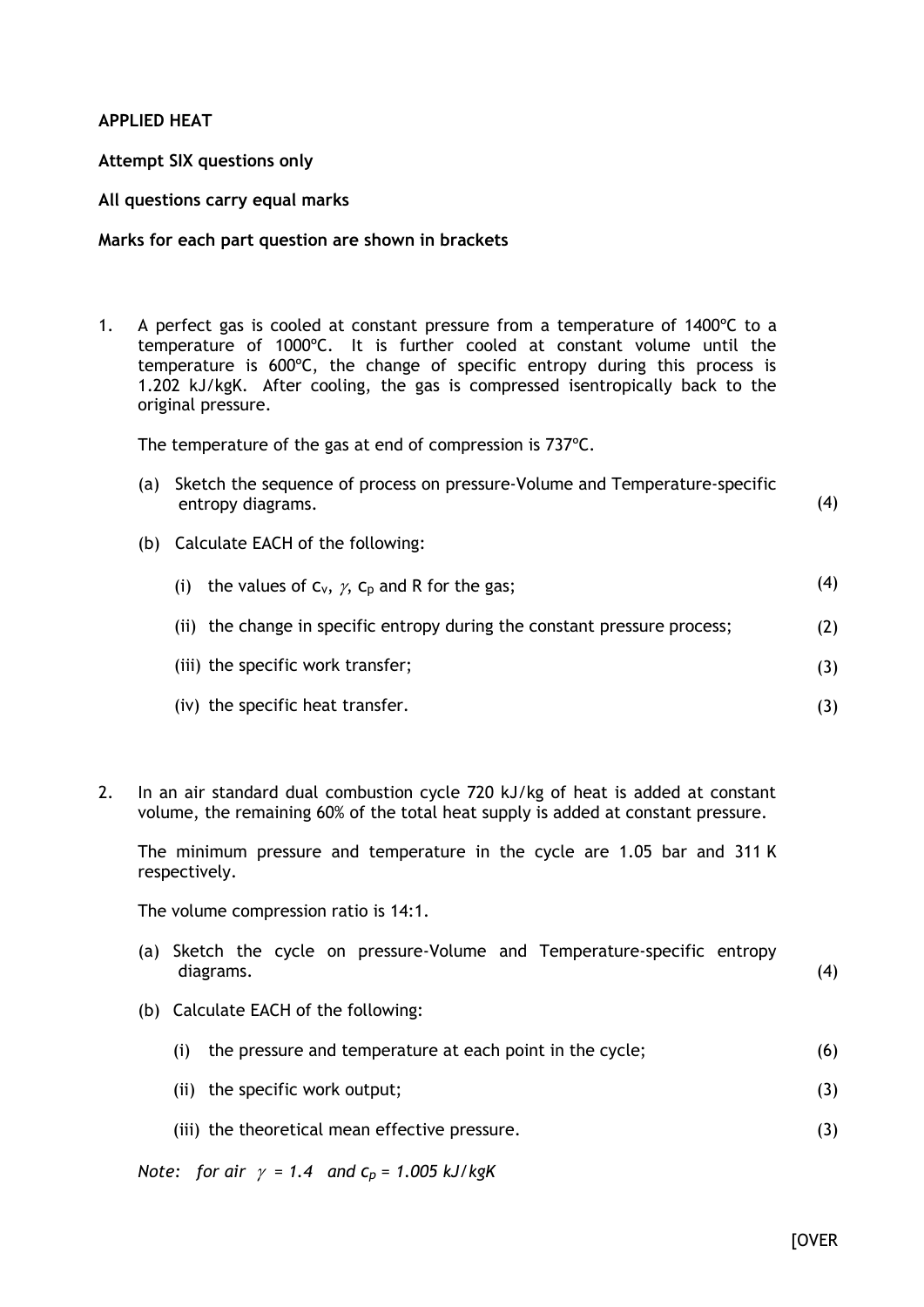3. A gaseous fuel has a volumetric composition of 60% methane  $(CH_4)$  and 40% ethane  $(C_2H_6)$  and is completely burned in 20% excess air.

The combustion gases are at a pressure and temperature of 3.346 bar and 400ºC respectively and are cooled at constant pressure to 100ºC.

| Determine the combustion equation in kmols per kmol of fuel.<br>(a)                                                                                                                                                             | (6) |
|---------------------------------------------------------------------------------------------------------------------------------------------------------------------------------------------------------------------------------|-----|
| (b) Calculate EACH of the following:                                                                                                                                                                                            |     |
| the mean value of $c_p$ for the dry gas;<br>(i)                                                                                                                                                                                 | (4) |
| (ii) the dew point temperature of the gas;                                                                                                                                                                                      | (3) |
| (iii) the quantity of heat removed from the dry gas per kmol of fuel.                                                                                                                                                           | (3) |
| Note: atomic mass relationships $H = 1$ , $C = 12$ , $O = 16$ , $N = 14$<br>air contains 21% oxygen by volume<br>Values of $c_p$ : CO <sub>2</sub> = 1.113 kJ/kgK, O <sub>2</sub> = 1.024 kJ/kgK, N <sub>2</sub> = 1.091 kJ/kgK |     |

4. Steam flows through a bank of 20 identical convergent divergent nozzles at the rate of 10 kg/s.

The steam enters each nozzle at 16 bar 400ºC with a negligible velocity and expands to an exit pressure of 3 bar.

Expansion in the convergent section is isentropic, whilst in the divergent section the specific entropy increases by 1%.

The nozzles are choked and at this condition, the critical pressure ratio is 0.5625.

Calculate EACH of the following:

| (a) the degree of superheat of the steam at the throat; | (5) |
|---------------------------------------------------------|-----|
| (b) the throat diameter of each nozzle;                 | (5) |
| (c) the degree of superheat of the steam at exit;       |     |
| (d) the exit velocity.                                  |     |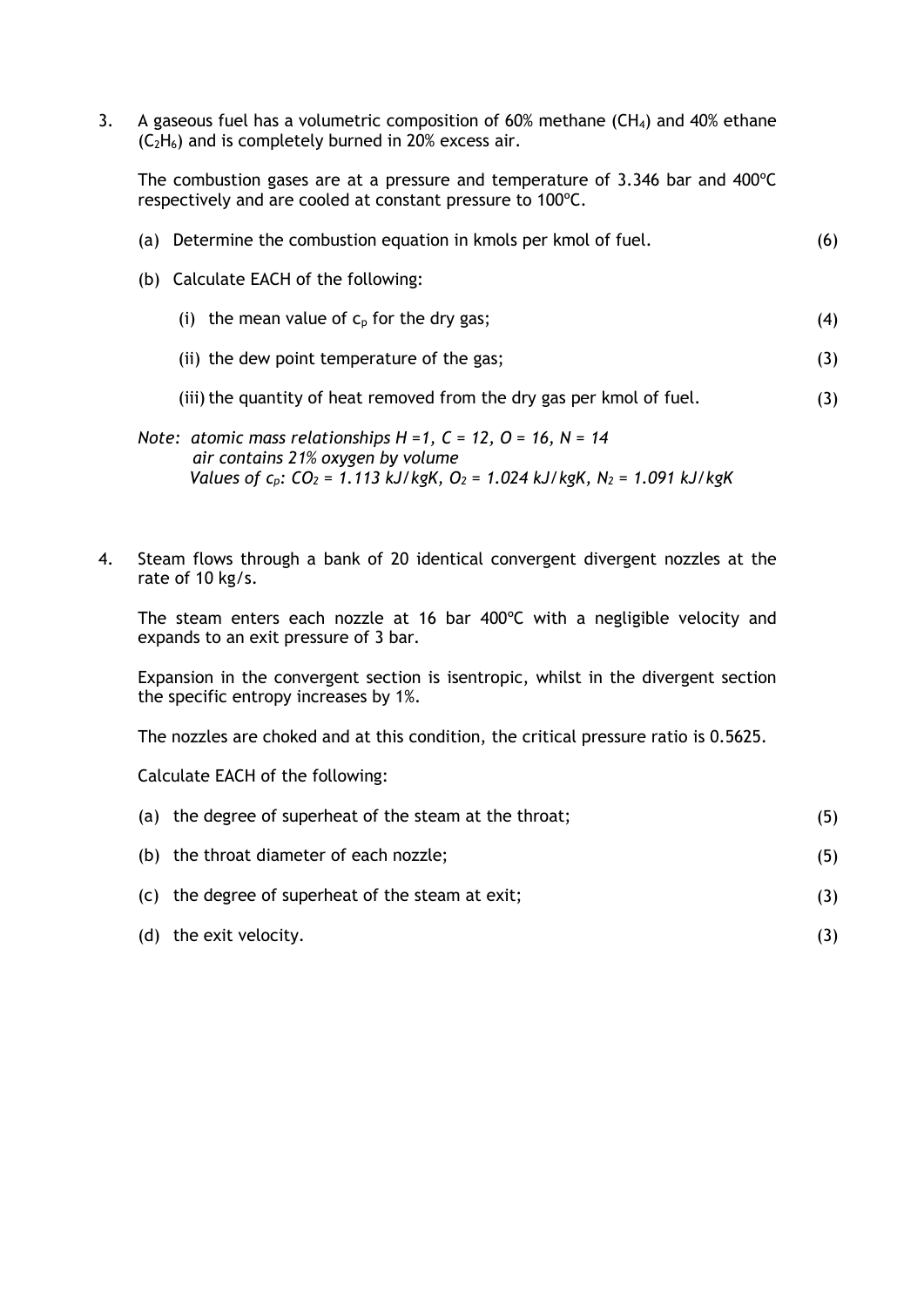5. In a 50% reaction turbine stage, the steam leaves the fixed blades with a velocity of 400 m/s, the blade speed ratio is 0.7332 and the fixed blade outlet angle is 35º.

The mean diameter of the blade ring is 800 mm.

| (a) Sketch the velocity vector diagram, labelling ALL the velocities and angles. | (5) |
|----------------------------------------------------------------------------------|-----|
| (b) Calculate EACH of the following:                                             |     |
| (i) the turbine rotor speed of rotation in $rev/min$ ;                           | (3) |
| (ii) the blade inlet angles;                                                     | (3) |
| (iii) the diagram efficiency.                                                    | (5) |
|                                                                                  |     |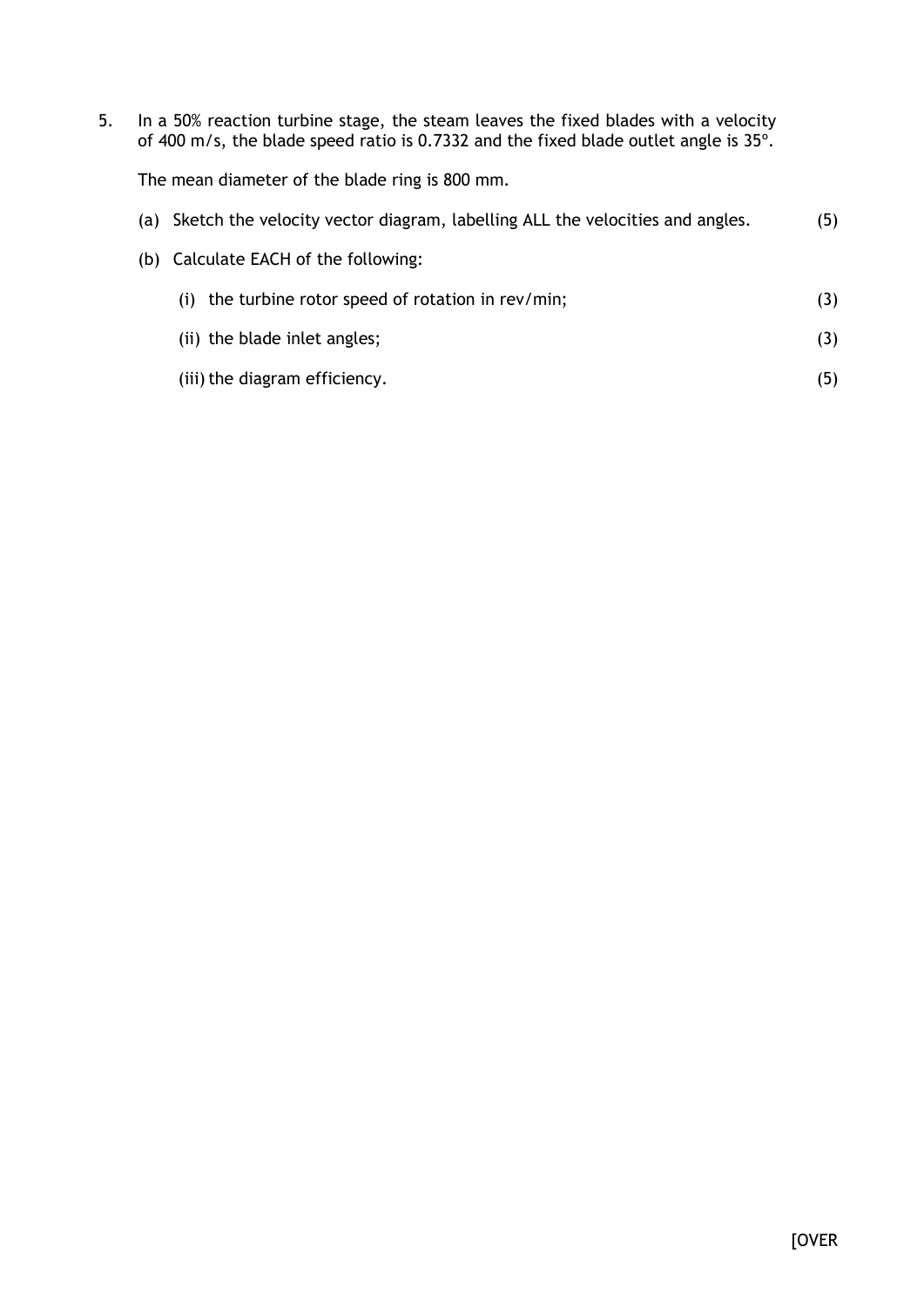6. A vapour compression refrigeration plant using R 134a is shown in Fig Q6. It has a surface heat exchanger, in the compressor suction line to cool the liquid refrigerant.

The heat exchanger operation may be considered adiabatic.

The compressor suction pressure and temperature are 1.6393 bar and 5ºC respectively.

The compressor discharge pressure and temperature are 8.8672 bar and 55ºC respectively.

The refrigerant leaves the condenser as a saturated liquid and leaves the evaporator as a dry saturated vapour.

At these conditions the compressor load is 50 kW.

- (a) Sketch the cycle on a pressure-specific enthalpy diagram indicating the effect of the heat exchanger. (2)
- (b) Calculate EACH of the following:

| (i) the mass flow rate of refrigerant;                     |     |
|------------------------------------------------------------|-----|
| (ii) the mass flow rate of liquid entering the evaporator; | (6) |
| (iii) the cooling load:                                    | (2) |
| (iv) the heat rejected in the condenser;                   | (2) |
|                                                            |     |

(2)

(v) the coefficient of performance.



Fig Q6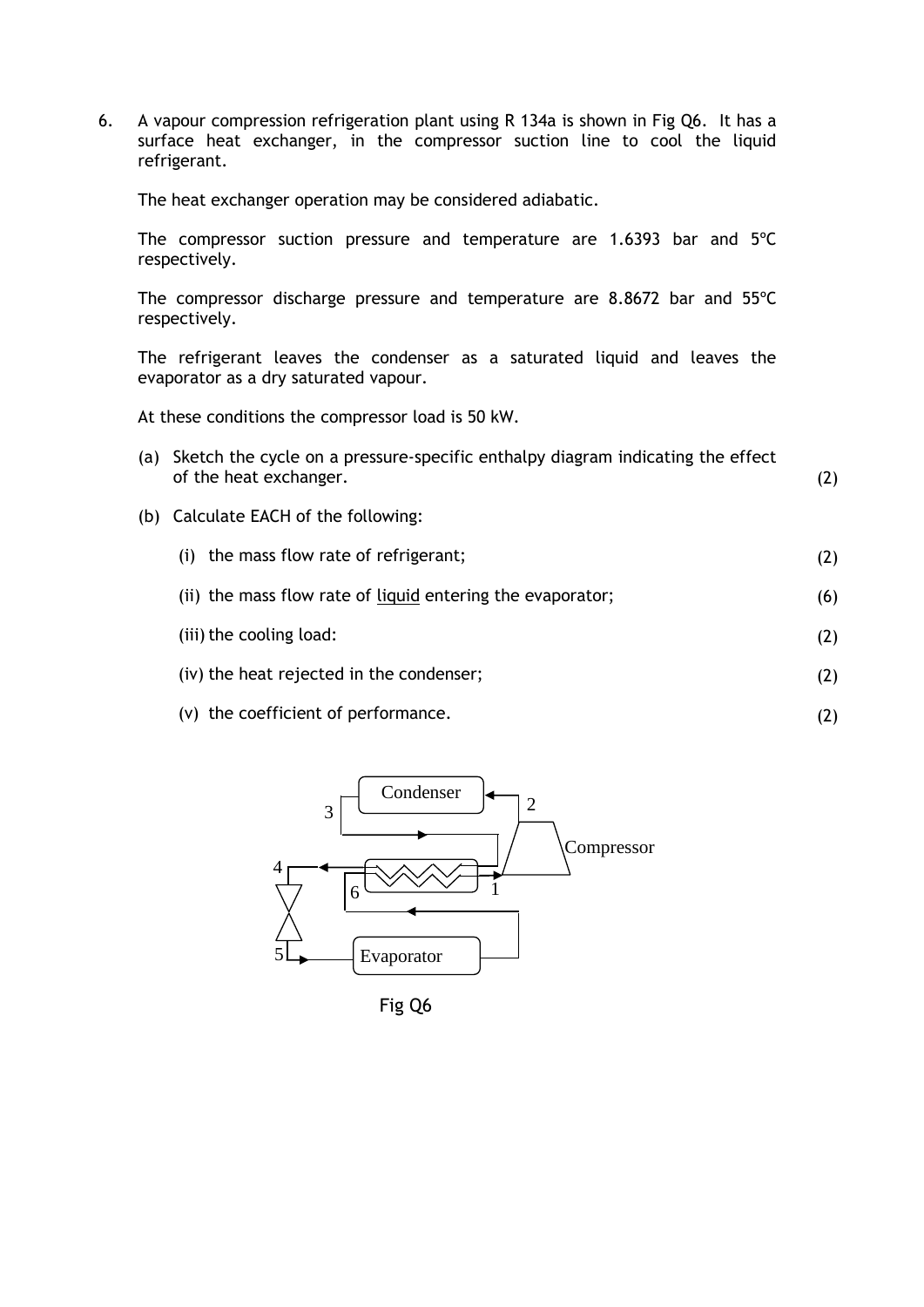7. A combustion air heater has 100 tubes each 2.5 m long in a single pass counterflow arrangement.

Exhaust gas from the combustion process enters at 400ºC and heats 0.3334 kg/s of air from 25ºC to 170ºC.

The combustion air to fuel ratio is 20:1 and the overall heat transfer coefficient is 6.391 W/ $m^2K$ .

(a) Calculate EACH of the following:

| (i) the outlet temperature of the exhaust gas;                    | (5) |
|-------------------------------------------------------------------|-----|
| (ii) the log mean temperature difference for the heater:          | (5) |
| (iii) the mean diameter of the heater tubes.                      | (4) |
| (b) Sketch the heater temperature distribution (profile) diagram. | (2) |

*Note: for air c<sup>p</sup> 1.005 kJ/kgK for exhaust gas c<sup>p</sup> = 1.15 kJ/kgK]*

8. In a single acting, single stage reciprocating compressor, air is compressed from free air conditions of 1 bar and 15ºC to 9 bar.

The clearance volume is 4% of the swept volume.

Compression and expansion processes take place according to the law  $pV^{1.3}$ = constant.

Calculate EACH of the following for 1 kg of air delivered:

| (a) the volumetric efficiency;                           | (2) |  |
|----------------------------------------------------------|-----|--|
| (b) the delivery temperature;                            | (2) |  |
| (c) the heat transferred during the compression process; | (5) |  |
| (d) the heat transferred during the expansion process;   | (4) |  |
| (e) the net work input.                                  | (3) |  |
| Note: for air $R = 287$ J/kgK, $c_v = 717.5$ J/kgK       |     |  |